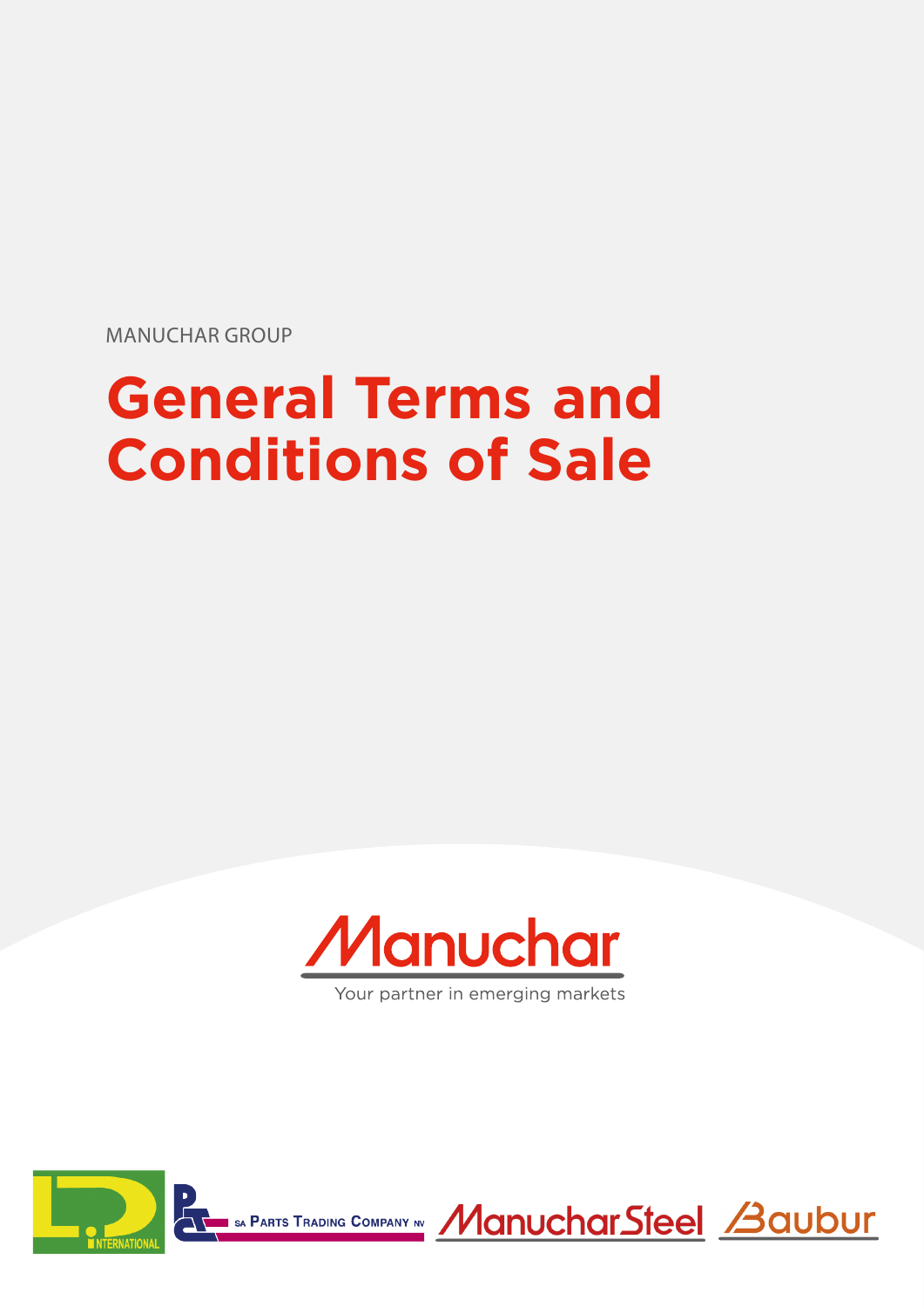# **Table of Contents**

| <b>Scope of Application</b>               | 3              |
|-------------------------------------------|----------------|
| <b>Offers and Orders</b>                  | 3              |
| Prices                                    | 3              |
| <b>Delivery</b>                           | $\overline{4}$ |
| <b>Transport and Risk</b>                 | $\overline{4}$ |
| Acceptance, Inspection and Claims         | $4 - 5$        |
| <b>Retention of Title</b>                 | $5-6$          |
| Payments                                  | $6 - 7$        |
| Force Majeure, Hardship                   | $7 - 8$        |
| <b>Limitation of Liability</b>            | 8              |
| Sanctions, Export Control and Boycott     | $8 - 9$        |
| Anti-Corruption and Anti-Money Laundering | 9              |
| Data Privacy                              | 9              |
| Severability                              | 9              |
| <b>Law and Disputes</b>                   | 9              |

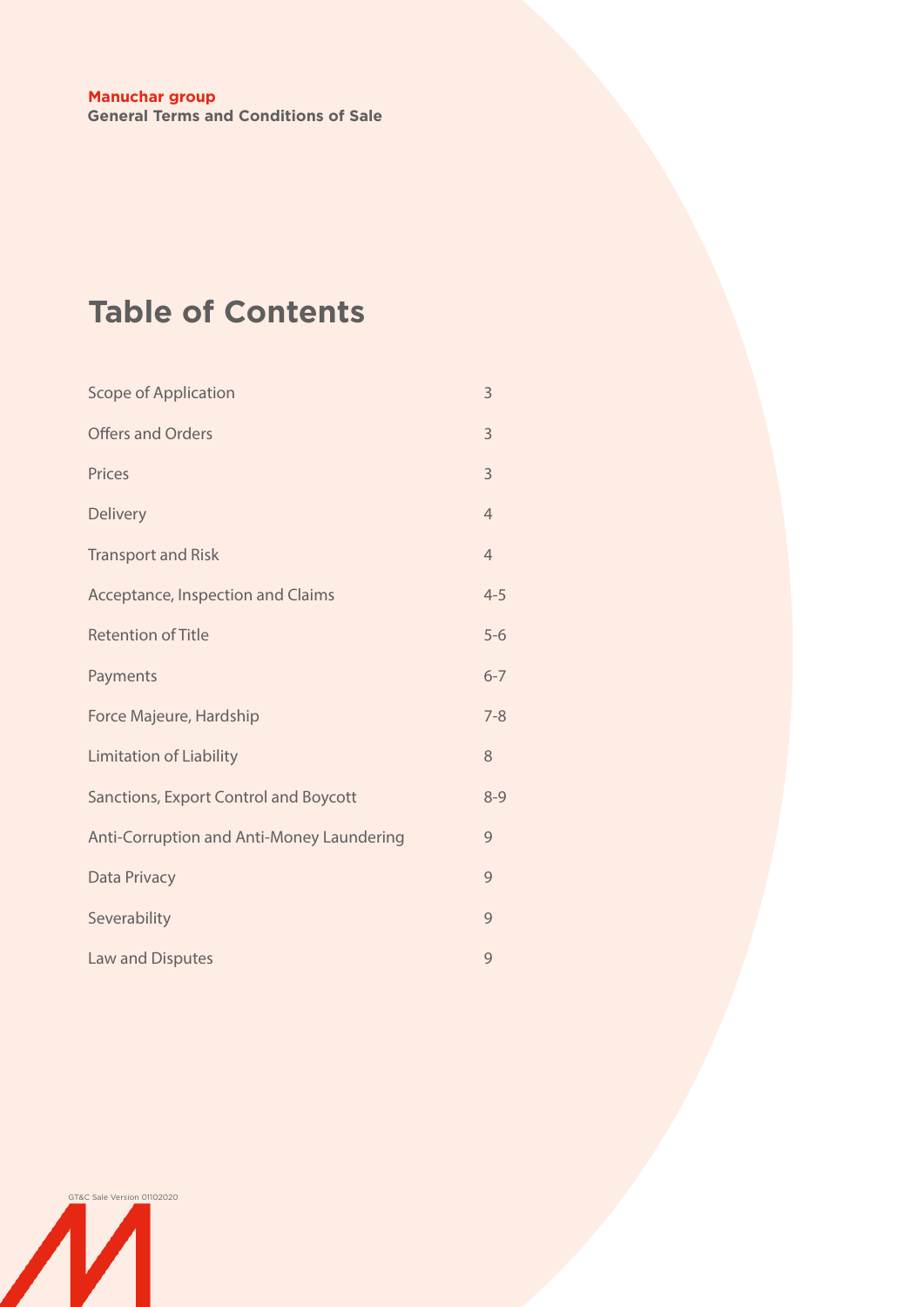# <span id="page-2-0"></span>**1. Scope of Application**

**1.1.** All of our supplies, sales, services and related offers and contracts are governed by these general conditions of sale (hereinafter the "Conditions"), unless explicitly agreed otherwise in writing in a separate agreement. In the event of a continuing business relationship, the Conditions shall also apply to future transactions even if the Conditions are not explicitly referred to. By placing an order, accepting an offer or otherwise entering into a contract with us, the buyer (the "Buyer") confirms and is deemed to have read and accepted these Conditions and to have renounced his own general terms and conditions, if any. The Buyer agrees that, except if explicitly confirmed in writing, no actions taken by us shall be interpreted as accepting any contractual provisions offered by the Buyer.

**1.2.** In these Conditions, Incoterms shall mean the International Commercial Terms as most recently published at the relevant time by the International Chamber of Commerce.

**1.3.** In the event of conflicting provisions, the specific provisions of the confirmed order, offer or contract shall prevail over these Conditions.

**1.4.** We reserve the right to amend, modify or otherwise alter the Conditions from time to time. The most recent version will always be available at [www.manuchar.com/legal-information](http://www.manuchar.com/legal-information) and will be effective immediately upon publication and will cover all pending and future orders and any contracts entered into after the date of publication.

**1.5.** The Conditions are also available in French, Spanish and Portuguese versions, which can be consulted on the website mentioned in Clause 1.4. of these Conditions. In the event of in consistencies, the English version of these Conditions available on the mentioned website shall prevail.

# **2. Offers and Orders**

**2.1**. Our offers and quotations are non-binding. Any order of the Buyer, placed either orally or in writing, shall be considered a binding offer to us to enter into a contract, subject to the terms and conditions stipulated therein and the applicable Conditions. Contracts, as well as supplements, modifications or ancillary agreements, shall be deemed entered into only upon (i) our written confirmation through a pro forma invoice (without prejudice to any reservations to which the pro forma is made subject) or (ii) our signing of the (ancillary) contract, supplement or modification. The Buyer cannot cancel any order, except with our explicit written approval.

**2.2.** Unless we receive a copy of our written confirmation of the Buyer's order in good time, which is countersigned for approval by the Buyer, we cannot be held liable in any way in relation to such order, whether contractually or extra-contractually. Except to the extent that our written confirmation of the order stipulates otherwise, the Buyer must return the countersigned order within two (2) business days of receipt.

**2.3.** All our offers are subject to credit cover approval and/or credit cover being available, unless agreed otherwise in writing.

# **3. Prices**

**3.1.** Prices include all taxes, levies, duties, costs, insurance and charges, including for transport, that are for our account in accordance with the prevailing Incoterm (as defined above). All other costs or charges, including value added tax or any similar foreign tax, levy or duty in any jurisdiction, are excluded and for the Buyer's account.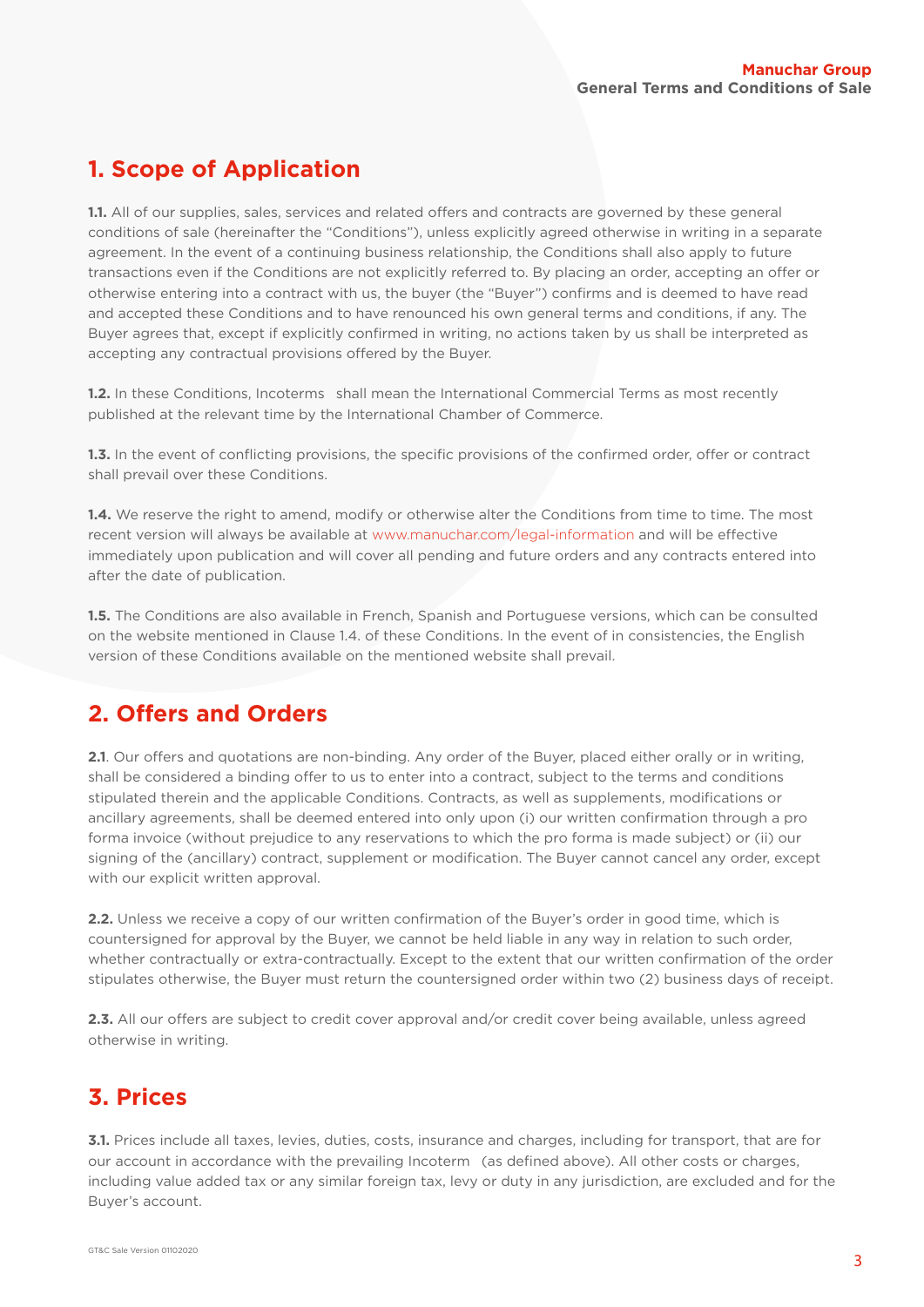<span id="page-3-0"></span>**3.2.** We shall be entitled to increase any quoted prices further to any changes in the costs of supplying the goods to the Buyer (e.g. import/export duties or other levies, insurance premiums, freight or commodity market rates) or if relevant, with a hardship allowance (e.g. in the event of flood, low water or ice).

#### **4. Delivery**

**4.1.** The delivery dates mentioned in orders and offers are non-binding, and they are merely given as an indication unless expressly agreed otherwise in writing. In any case, we will not be liable in respect of any loss or damage incurred by the Buyer arising from or in connection with any delay in delivery of the goods or performance of any service. Moreover, we shall only be obliged to supply within the scope of our existing capacities and taking account of prior orders placed by other customers.

**4.2.** Our obligation to supply shall be suspended as long as the Buyer is in arrears with any payment towards us or any company affiliated to us, this without notice and without prejudice to our or the relevant company's right to claim compensation. If any doubt exists as to the Buyer's ability to fulfil his payment obligations towards us, we reserve the right to suspend transport or deliveries until satisfactory securities have been provided or advance payment has been made, as requested by us at our sole discretion.

**4.3.** Unless otherwise agreed, we shall be entitled, at all times, to deliver the goods in instalments. Each instalment shall be treated as if it constituted a separate and distinct contract with the Buyer. Any failure, suspension or delay by us in respect of any part delivery of the goods or the discovery of any defect in any of the goods thus delivered shall not entitle the Buyer to cancel the remainder of the contract and shall not affect the obligations of the Buyer in respect of the remainder of the goods.

#### **5. Transport and Risk**

All transport is carried out in accordance with the agreed Incoterm or, in the absence thereof, at the Buyer's risk. In case we arrange the transport, we reserve the right to determine or arrange for route, means of transportation, as well as packaging of the goods unless otherwise agreed upon in writing.

# **6. Acceptance, Inspection and Claims**

**6.1.** The Buyer must take delivery of the goods immediately upon presentation. All costs incurred by us relating to the Buyer's refusal to take delivery, or delay in taking delivery of the goods are for the Buyer's account, including costs of transportation and storage. If the risk for loss or damage to the goods has not been transferred yet to the Buyer according to the prevailing Incoterm , such risk shall in any event transfer to the Buyer on the moment of refusal to take delivery and the Buyer shall be deemed to have taken delivery.

**6.2.** The Buyer must inspect the goods without delay. If any discrepancies are noted, we shall be informed immediately and allowed to inspect or survey the goods. Failure to immediately inform us or not allowing us or our designated inspector or surveyor to survey the goods, will cause any claim whatsoever to become void and abandoned.

**6.3.** Any claim concerning quality or quantity must be received in writing by us within seven (7) calendar days after the Buyer has taken delivery of the goods or after the moment the Buyer is deemed to have taken delivery. However, quality defects that could not have been discovered even through diligent inspection upon delivery must be notified within seven (7) calendar days after discovery thereof and in any event within three (3) months from the date of delivery or from the moment the Buyer is deemed to have taken delivery. All claims filed after the relevant period set forth in this clause are time-barred.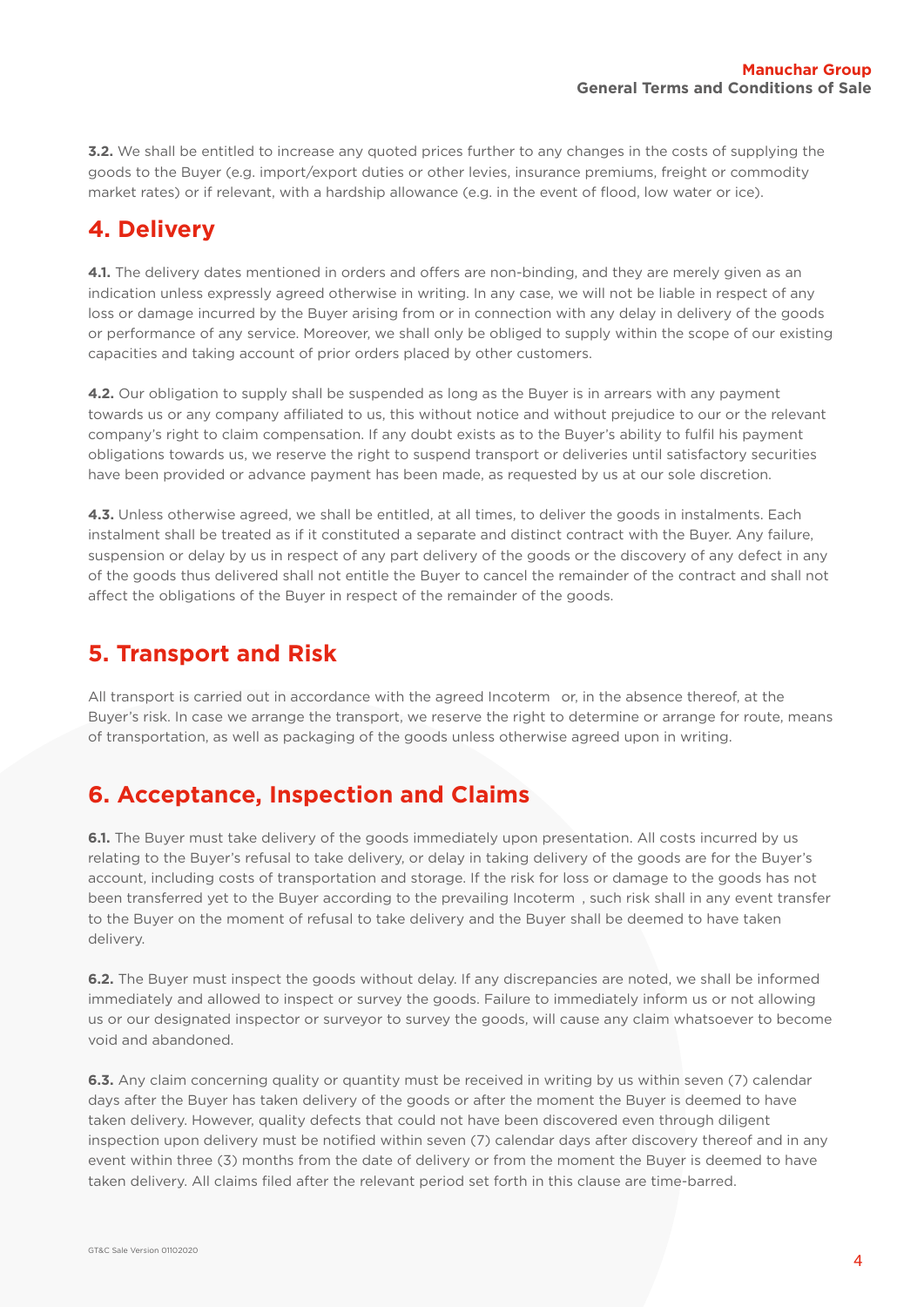<span id="page-4-0"></span>**6.4.** Claims shall be sent to Manuchar by registered mail to the following address: Rietschoorvelden 20, 2170 Antwerp, Belgium, to the attention of the Legal Department, and our receipt date of the claim letter shall be considered as the date of presentation of the claim.

**6.5.** All claims shall be documented with an original inspection report of a neutral survey company accepted by us.

**6.6.** All goods under claim must be stocked separately, clearly marked, and must not be used until the claim is settled, unless we agree otherwise in writing.

**6.7.** No claims will be accepted once the goods are processed or resold. Furthermore, the Buyer shall lose all rights to claim for defects if the goods were improperly handled or stored by or for the account of the Buyer.

**6.8.** No express or implied warranties are made by us regarding the suitability of the goods for the purpose intended by the Buyer.

**6.9.** We shall bear no liability in respect of the quality and specification of the goods in case the Buyer had designated the party (e.g. manufacturer) supplying the goods to us. In such event, we shall use our commercially reasonable efforts to cooperate with the Buyer so that the latter may formulate a claim against our supplier.

**6.10.** For justified or accepted claims, we shall, at our sole discretion, either (i) supply additional goods or replace goods at our expense or (ii) refund the invoice amount partly or in full or issue a credit note. Any and all further claims or demands of the Buyer on whatever legal basis are hereby rejected.

**6.11.** The Buyer agrees that we may apply by way of set-off an amount equal to any monies or other liability owed from time to time by the Buyer or any member of the Buyer's group to us, against any monies owed by us to the Buyer. of our supplies, sales, services and related offers and contracts are governed by these general conditions of sale (hereinafter the "Conditions"), unless explicitly agreed otherwise in writing in a separate agreement. In the event of a continuing business relationship, the Conditions shall also apply to future transactions even if the Conditions are not explicitly referred to. By placing an order, accepting an offer or otherwise entering into a contract with us, the buyer (the "Buyer") confirms and is deemed to have read and accepted these Conditions and to have renounced his own general terms and conditions, if any. The Buyer agrees that, except if explicitly confirmed in writing, no actions taken by us shall be interpreted as accepting any contractual provisions offered by the Buyer.

#### **7. Retention of Title**

**7.1.** Retention of title. All goods delivered by us shall remain our property until all outstanding debts (whether due or not) owed by the Buyer towards us and towards any of our affiliates have been fully settled. The Buyer shall be obliged to affix to the goods a sign clearly indicating that the goods are our property.

**7.2.** Ownership of processed goods. Retention of title under Clause 7.1. shall continue to apply where the goods under retention of title undergo treatment or processing. If the goods under retention of title are processed, combined and/or mixed with other materials by the Buyer, we shall acquire co-ownership of the new product in the ratio of the invoice value of the goods under retention of title to that of the other materials used. If our ownership ceases as a result of combining or mixing, the Buyer hereby assigns title to the new products or materials to the extent of the invoice value of the goods under retention of title and shall store these on our behalf free of charge. The goods subsequently co-owned by us shall be deemed to be goods under retention of title pursuant to Clause 7.1. above.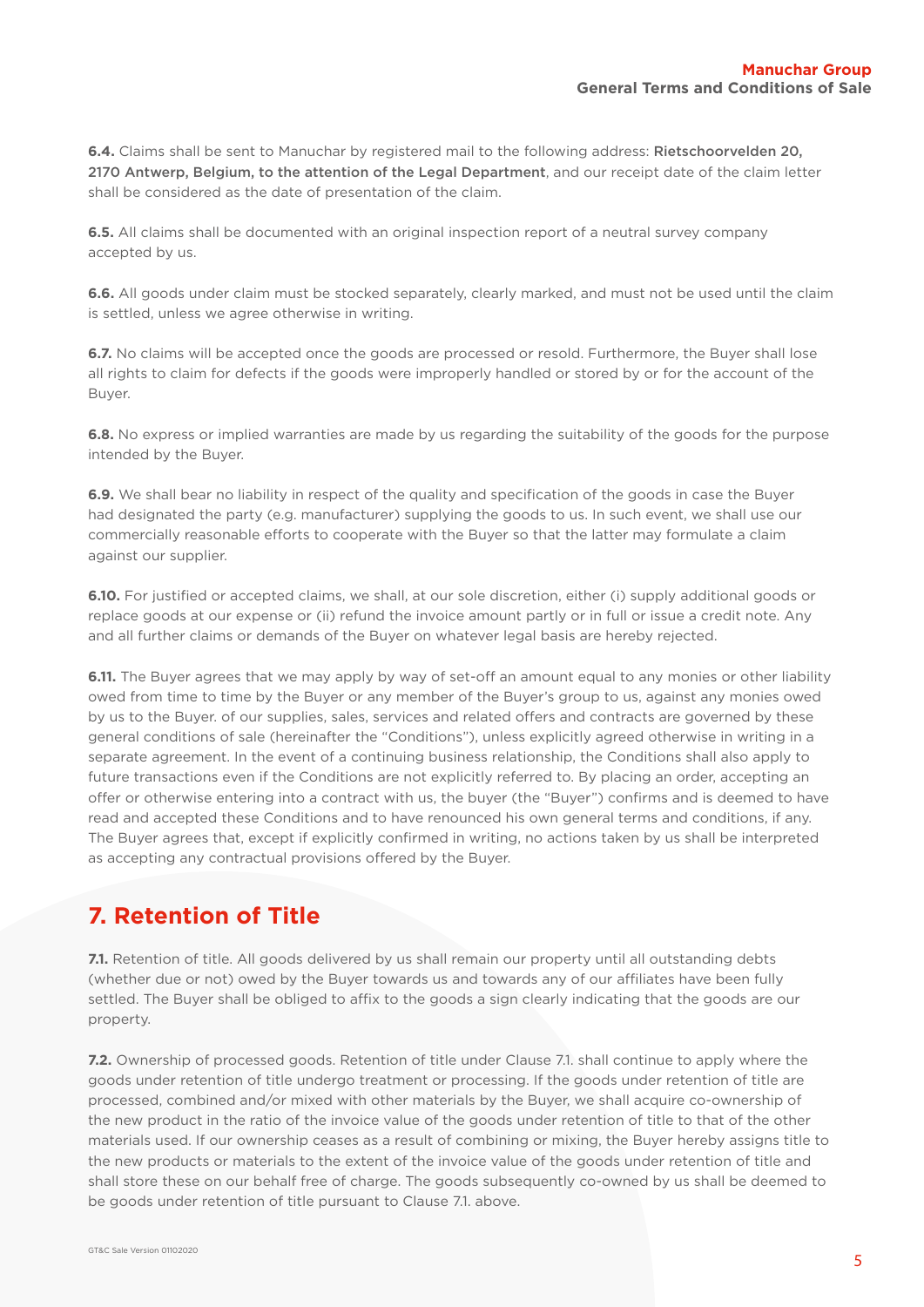<span id="page-5-0"></span>**7.3.** Re-sale by Buyer. The Buyer may only re-sell or process the goods under retention of title or mix them with other materials in the ordinary course of its business and if it is not in default. Pledges and transfer of ownership as security shall not be permitted. If payment of the purchase price by the customer is deferred, the Buyer shall ensure it retains title to the goods under retention vis- -vis its customer on the same terms and conditions applied by us to retain title of the goods.

**7.4.** Assignment and collection of claims. In the event of re-sale of the goods under retention of title, the Buyer hereby assigns to us as security all claims for sums due to. the Buyer from the re-sale - where we co-own the goods under retention of title in proportion to our co-ownership rights. The same applies to any other claims superseding the goods under retention of title or otherwise arising with respect to these, such as insurance claims or tort claims in the event of loss or destruction. We hereby revocable authorize the Buyer to collect the claims assigned to us in its own name and for our account.

**7.5.** Duty of notification. In the event of seizure of the goods under retention of title by any third party, in particular by attachment, the Buyer shall immediately disclose to such third-party our ownership of the goods and notify us thereof accordingly to enable us to assert our ownership rights. To the extent that the third party is unable to reimburse us for the legal costs incurred in this connection, the Buyer shall be liable for payment of such costs.

**7.6.** Event of realization. Should we rescind the contract due to a breach by the Buyer of any terms of the contract, in particular in the event of delayed payment, we shall be entitled to demand the return of goods under retention of title.

**7.7.** If this retention of title is not enforceable towards third parties under any relevant law or in any relevant jurisdiction or as a result of any other reason, under any relevant law or in any relevant jurisdiction, we shall be conferred to the security and collateral rights permissible under such law/in such jurisdiction as security for due payment of the invoice. The Buyer shall inform us of the measures we have to take to safeguard our rights and shall co-operate in taking such measures.

#### **8. Payments**

**8.1.** Payments are to be performed on the terms and in the currency as mentioned in the contract or invoice, the latter prevailing in case of conflict. The amounts shown on the invoice shall be due and payable without any deductions or set-off whatsoever, except in case of our express written consent. No claim or invoicediscussion shall entitle the Buyer to suspend the payment of the related invoice. Payments must be made at the address of our registered office, i.e. Rietschoorvelden 20, 2170 Antwerp, Belgium. Any claim relating to the invoice must be presented to us by registered letter or courier addressed as set forth in Clause 6.4. above, within seven (7) calendar days as from the date of the invoice.

**8.2.** Any loss as a consequence of the volatility in exchange rates is for the Buyer's account.

8.3. The Buyer undertakes to collect/accept all documents when presented by our bank or the bank's agents. He will also carry out all measures necessary for the immediate transfer of relevant funds.

**8.4.** Failure to pay the purchase price by the due date constitutes a fundamental breach of contractual obligations.

**8.5.** Interest shall accrue on overdue payments at the official rate established pursuant to the Belgian Law of 2 August 2002 on combating late payments in commercial transactions (Belgian Official Gazette of 7 August 2002) increased by two percent (2%).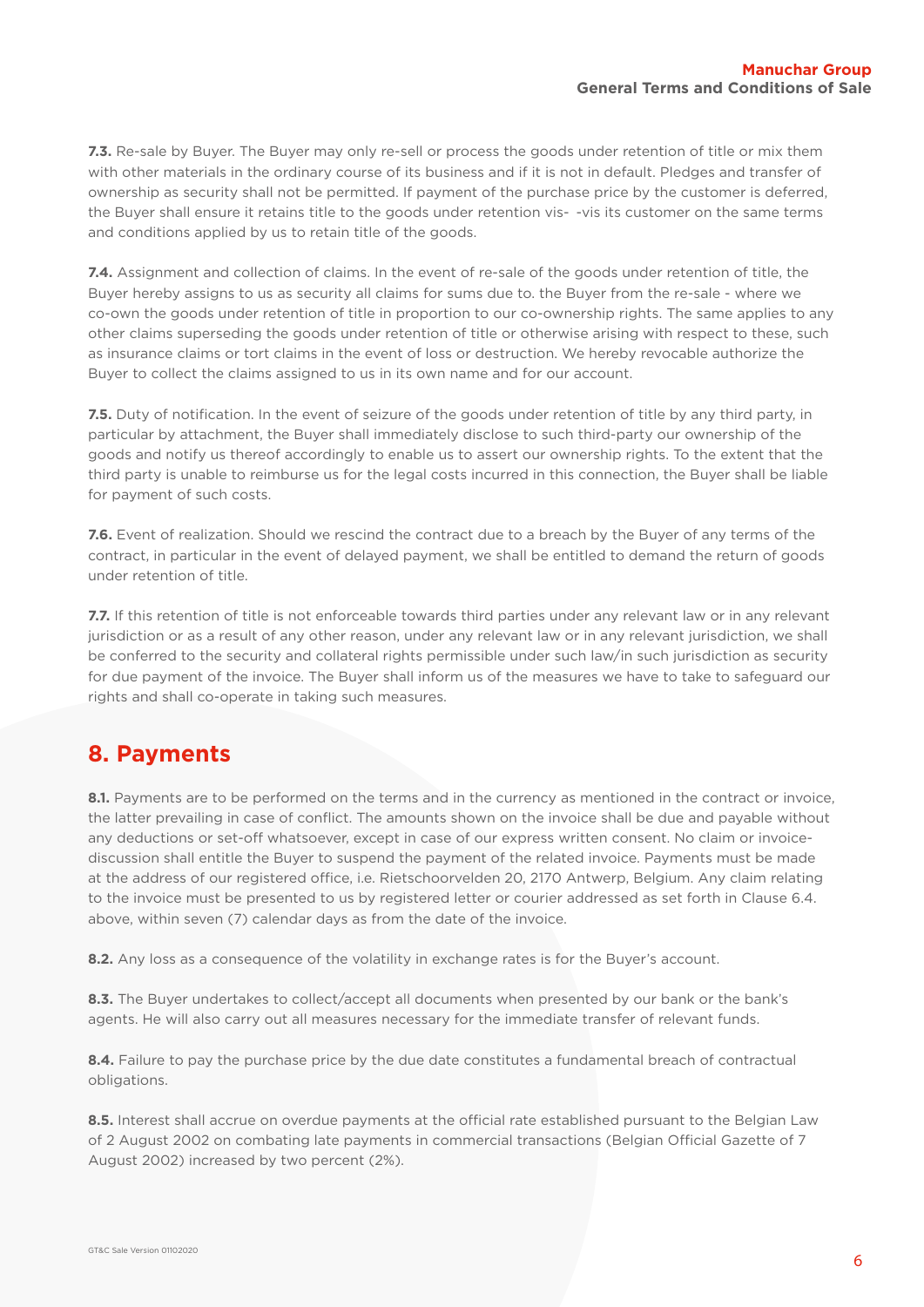<span id="page-6-0"></span>**8.6.** Additionally, the amount of any overdue payment will automatically be increased by fifteen percent (15%) as contractual and irreducible damages for administrative expenses and commercial disruptions, without prejudice to our right to claim higher damages.

**8.7.** In the event the Buyer fails to meet a payment date under any contract with us or any of our affiliates, we may at our option and without prejudice to our other rights and remedies (i) terminate the relevant contract with immediate effect by written notice to the Buyer without any further action or formality being required, and/or (ii) suspend or cancel deliveries under the relevant or other contracts of the Buyer, until all amounts due are paid in full. Furthermore, all other outstanding invoices will become immediately due and payable without the need for any notice. Moreover, if the Buyer fails to make payment on the due date, we shall be entitled to exercise a lien over the goods, as set out in Clause 7 of these Conditions.

**8.8.** In the event that the Buyer makes an overpayment for whatever reason, such overpayment must be notified by the Buyer within a period of twelve (12) months starting from the date of overpayment. The Buyer shall have the right to request that the overpayment(s) are used as credit in relation to later orders or that the overpayment(s) are returned to the Buyer in which case the provisions of Clause 8.9. will apply. Any requests under this clause shall be submitted in writing and shall be subject to agreement from us.

**8.9.** In the event of a request from the Buyer that an overpayment is refunded, we will only issue a refund relating to the overpayment sum to the bank account it originated from and then only provided there are no other monies outstanding at the time the overpayment refund is requested. If there are any monies past due for payment, we shall be entitled to deduct such monies from the refund. No interest will be payable on the overpayment. The refund for the overpayment:

- **•** if the request is made within six (6) months of the overpayment, will be less a thirty-five dollars (USD 35) administration fee and any bank charges;
- **•** if the request is made more than six (6) months after the overpayment, will be less a seventy-five dollars (USD 75) administration fee and any bank charges.

8.10. If the Buyer receives any communication by e-mail or otherwise regarding a change of bank account numbers, he should contact his usual contact person immediately by phone to check this information, in order to prevent possible fraud. The Seller doesn't accept any liability in case the Buyer transfers money to an incorrect bank account number.

#### **9. Force Majeure, Hardship**

**9.1.** We are entitled to suspend the performance of our contractual obligations towards the Buyer under any contract (including, for the avoidance of doubt, an accepted order of Buyer) without incurring any liability, to the extent that:

- **•** force majeure; or
- **•** any act of god, natural disturbance, adverse weather, war, employee accident, terrorism, riot, fire, explosion, accident, flood, epidemics, quarantine restrictions, highly contagious or infectious diseases, sabotage, mechanical breakdown, (supplier) plant shutdown, delay during transportation, the impossibility to obtain fuel, power, transporter, materials or equipment from our usual resources at reasonable prices, suspension of transport, governmental laws, regulations or orders; or
- **•** any supply chain interruption, caused by any reason whatsoever; or
- **•** any other cause beyond our reasonable control;

delays, restricts, limits or renders commercially infeasible such performance. We will notify the Buyer of such suspension as soon as reasonably possible. We will have no obligation to procure goods from other sources. If the aforementioned occurrence lasts for a period of more than one (1) month, we will be entitled to withdraw from the contract without the Buyer having any right to compensation.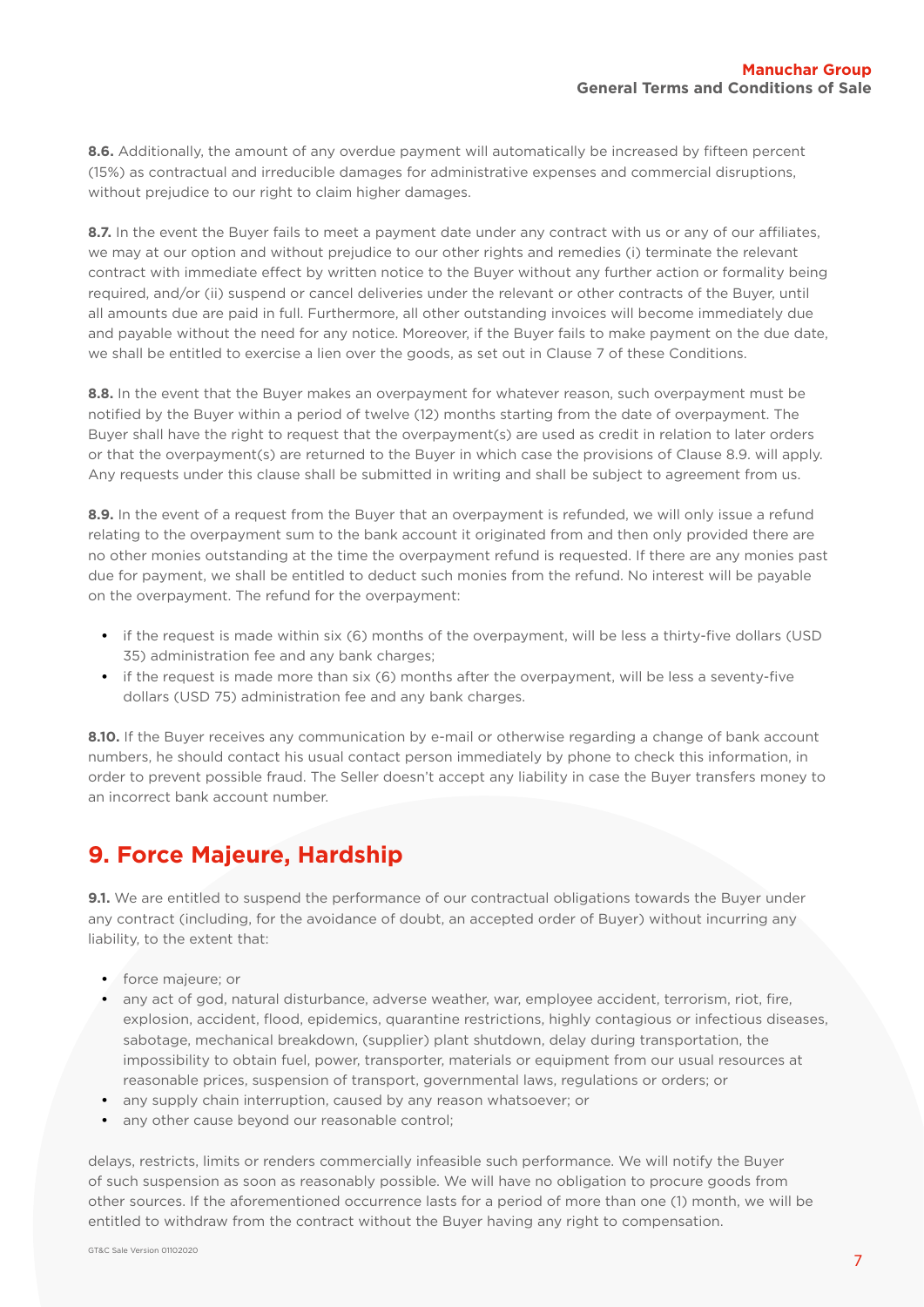<span id="page-7-0"></span>**9.2.** If performance of our contractual obligations has become excessively onerous due to other events beyond our reasonable control which we could not reasonably be expected to have taken into account at the time of the conclusion of the contract, and we cannot at a reasonable cost avoid or overcome such event or the consequences thereof, the parties shall negotiate alternative contractual terms in good faith. If such negotiations fail or are not concluded within a reasonable time period, we shall be entitled to withdraw from the unfulfilled obligations of the contract without incurring any liability.

#### **10. Limitation of Liability**

The aggregate liability of the Seller in connection with each contract to the Buyer for any loss or damage of whatever nature and whatever cause shall be limited to and in no circumstances, shall exceed (i) the price of the goods concerned or (ii) if the goods are delivered in instalments, the price of the instalment of the goods concerned. The Seller shall, moreover, not be liable to the Buyer, for any loss of profit, loss of use, loss of income, loss of production or accruals, loss of contracts, loss of goodwill or for any financial or economic loss or for any other indirect or consequential damage.

#### **11. Sanctions, Export Control and Anti-Boycott**

**11.1.** "Sanctions" means any trade, economic and/or financial sanction or sanctions or export controls (including without limitation any relevant law, regulation, order, ordinance, resolution, decree, restrictive measure or other requirement having the force of law, as well as import and export restrictions related to military and dual use products and technologies, chemical precursors (drugs and explosives), dangerous chemicals, pesticides and substances that deplete the ozone layer), adopted by the US, UK, EU (or its respective Member States), UN, or the country of origin or destination of the goods.

**11.2.** The Buyer represents and warrants that neither it nor any person or entity that owns or controls it or that it owns and controls or for which it is acting is a designated target of any Sanctions. The Buyer agrees and undertakes to the other that it and its agents, contractors and representatives will fully comply with the requirements of all applicable Sanctions in the performance of this contract.

**11.3.** The Buyer agrees and undertakes that the goods will not be:

- **•** resold to;
- **•** disposed of by; or
- **•** transported on a vessel, or otherwise dealt with in any way

which would cause a breach of Sanctions by us, our banks, insurers, agents, contractors or representatives or which would expose us, our banks, insurers, agents, contractors or representatives to the effects of any Sanctions.

**11.4.** The Buyer further represents and warrants that it will not make payment for the goods through or via such country, bank, or other entity or body or facility, as would cause a breach of Sanctions by us or our banks, insurers, agents, contractors or representatives, directly or indirectly or which would expose us, our banks, insurers, agents, contractors or representatives to the effects of any Sanctions and that it will ensure that payment is made for the goods in full without violating Sanctions.

**11.5.** The Buyer warrants that our products will not be used by their customer or onsupplied by their customer in a way which would cause a breach of Sanctions by us, our banks, insurers, agents, contractors or representatives or which would expose us, our banks, insurers, agents, contractors or representatives to the effects of any Sanctions.

**11.6.** The parties will not cooperate with, agree to, or comply with any terms or requests, including documentary requests, which violate or are otherwise prohibited or penalized under the Anti-Boycott laws or regulations of the US, UK, UN and/or the EU.